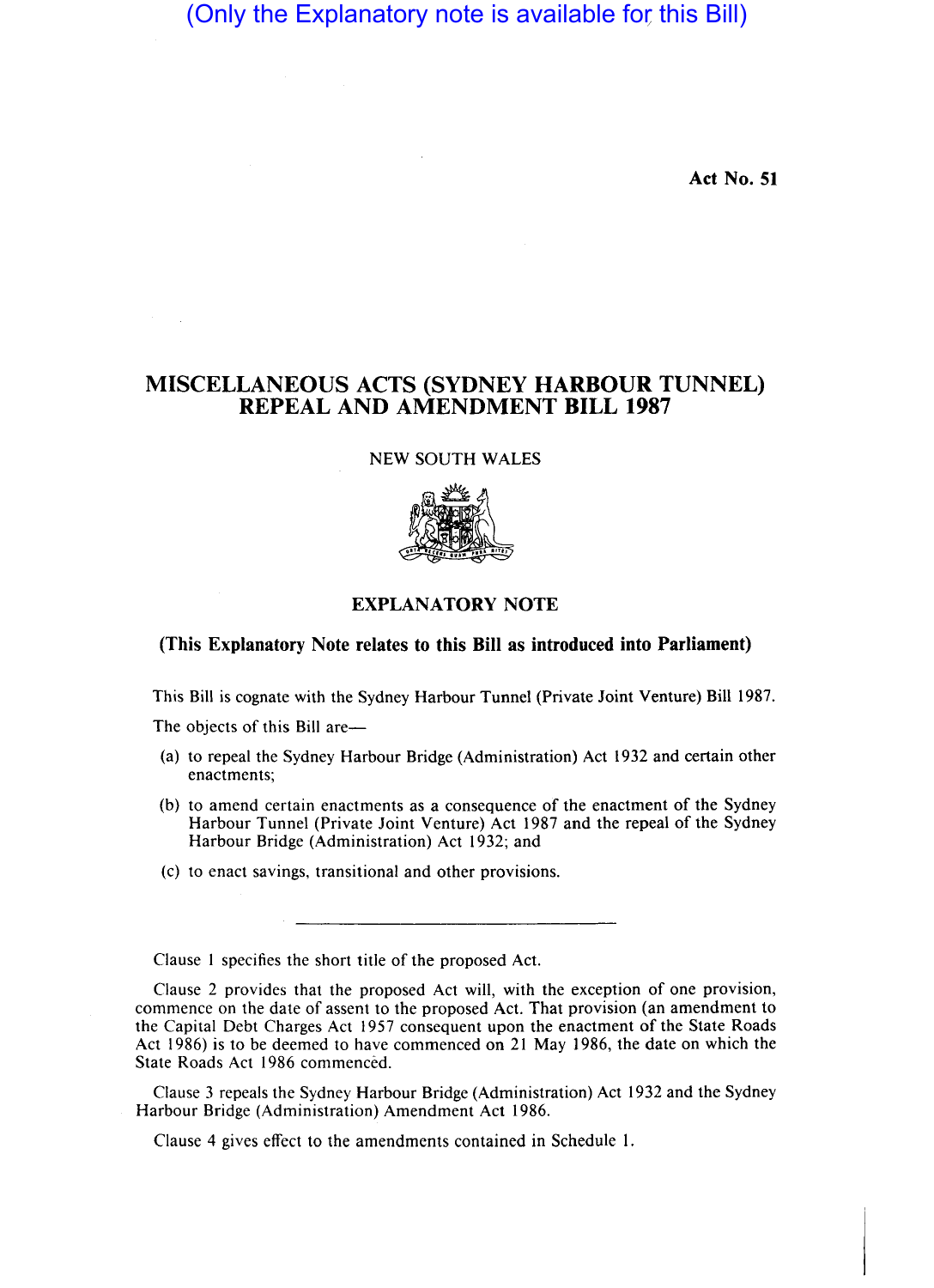*Miscellaneous Acts (Sydney Harbour Tunnel) Repeal and Amendment 1987* 

Clause 5 gives effect to the savings, transitional and other provisions contained in Schedule 2.

Schedule  $1-$ 

- (a) amends the Capital Debt Charges Act 1957 as a consequence of-
	- (i) the repeal of the Main Roads Act 1924 (item  $(1)$ ); and
	- (ii) the proposed repeal of the Sydney Harbour Bridge (Administration) Act 1932  $item (2);$
- (b) amends the Clean Air Act 1961 so as to include the tunnelling works and the ancillary works (within the meaning of the Sydney Harbour Tunnel (Private Joint Venture) Act 1987) within the Schedule to the Clean Air Act 1961;
- (c) amends the Justices Act 1901 with respect to penalty notices to be given under the State Roads Act \986, as amended by the State Roads (Sydney Harbour Tunnel) Amendment Act 1987;
- (d) amends the Noise Control Act 1975 so as to include the tunnelling site and the ancillary sites (within the meaning of the Sydney Harbour Tunnel (Private Joint Venture) Act 1987) within the Schedule to the Noise Control Act 1975;
- (e) amends the Traffic Authority Act 1976 as a consequence of the proposed repeal of the Sydney Harbour Bridge (Administration) Act 1932; and
- (f) amends the Transport Authorities Act 1980 as a consequence of the proposed repeal of the Sydney Harbour Bridge (Administration) Act 1932.

Schedule 2 contains-

 $\cdot$ 

- (a) an interpretation provision (clause I);
- (b) a provision that requires the amount standing to the credit of the Sydney Harbour Bridge Account (established under the Sydney Harbour Bridge (Administration) Act 1932) to be transferred to the Metropolitan Roads Fund (established under the State Roads Act 1986) (clause  $2(1)$ );
- (c) a provision that requires the amount standing to the credit of the reserve for loan repayment in the Sydney Harbour Bridge Account to be transferred to the reserve for loan repayment in the Metropolitan Roads Fund (clause  $2(2)$ );
- (d) a provision that deems certain regulations in force under the Sydney Harbour Bridge (Administration) Act 1932 to be regulations made under the State Roads Act 1986 (clause 3 (1));
- (e) a provision that deems a regulation in force under the Sydney Harbour Bridge (Administration) Act 1932, being a regulation that fixes tolls or charges in connection with the Sydney Harbour Bridge, to be an order made in accordance with section 35 of the State Roads Act 1986, as amended by the State Roads (Sydney Harbour Tunnel) Amendment Act 1987 (clause 3 (2)); and